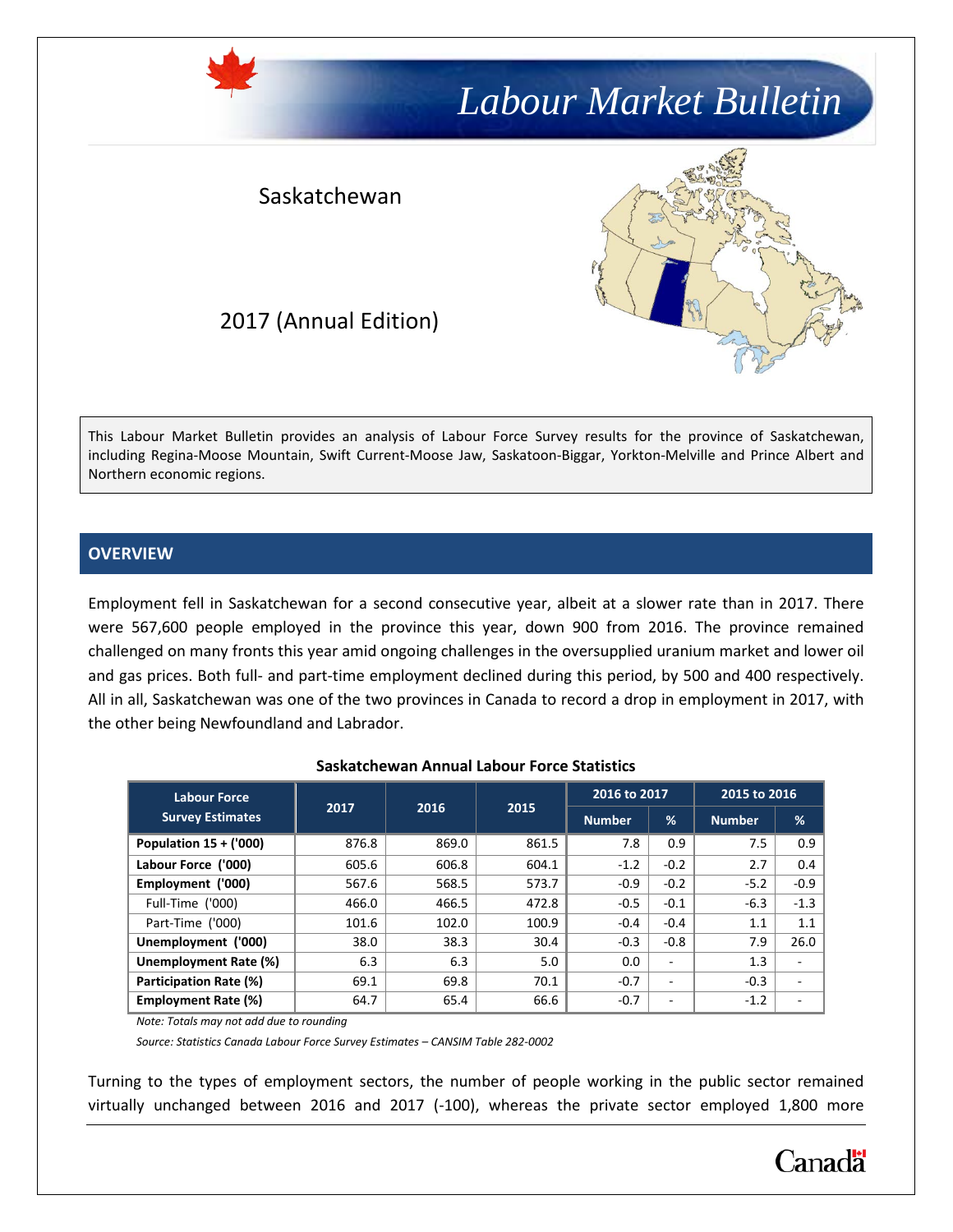individuals. Meanwhile, the number of self-employed Saskatchewanians dropped significantly over the same period (-2,600).

Despite weaker employment numbers, Saskatchewan's average weekly earnings increased nearly \$19 between 2016 and 2017 (+2.0%). On average, wages increased both in the goods- and in the services-producing sectors during this period, with the largest increase occurred in management of companies and enterprises.<sup>[1](#page-8-0)</sup> Even with the increase in average wages, Saskatchewanians are facing a higher cost of living, as inflation has outpaced wage growth in the province. According to Statistics Canada, the provincial Consumer Price Index (CPI) rose by [2](#page-8-1).2% on an annual basis in 2017 – higher than the national rate of 2.0%. $^2$ 





Saskatchewan's unemployment rate remained unchanged in 2017, after recording a substantial increase in the previous year (+1.3 percentage points). The provincial unemployment rate was in line with the national rate of

## Canadä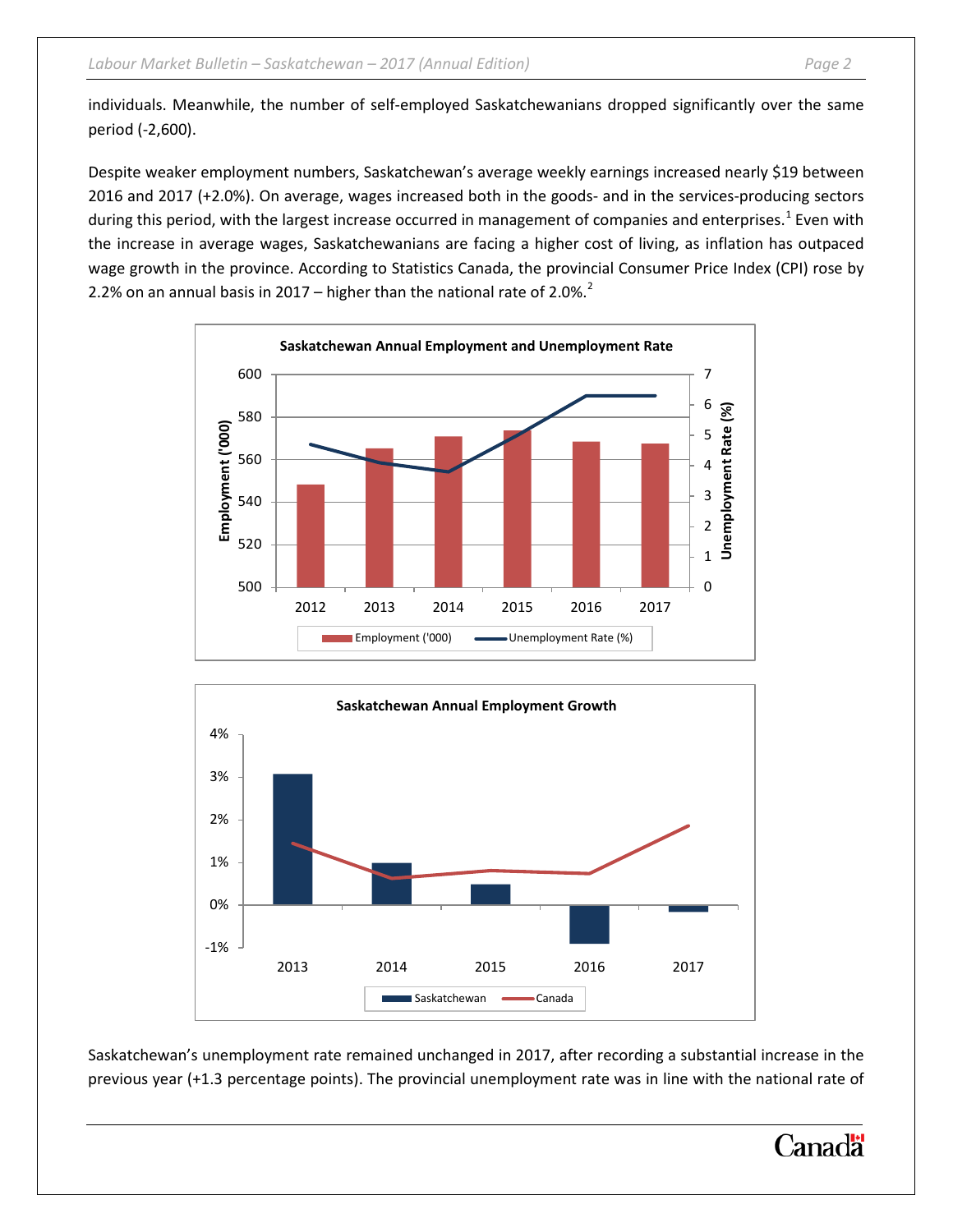6.3% during the same period. Moreover, the provincial labour force decreased during this period, resulting in fewer Saskatchewanians seeking employment (-0.8%) compared to a year ago.

|      |      |      | 2016 to 2017 | 2015 to 2016 |  |
|------|------|------|--------------|--------------|--|
|      |      |      | (% points)   | (% points)   |  |
| 6.3  | 6.3  | 5.0  | 0.0          | 1.3          |  |
| 5.3  | 5.4  | 4.2  | $-0.1$       | 1.2          |  |
| 5.8  | 5.8  | 4.6  | 0.0          | 1.2          |  |
| 4.8  | 4.9  | 3.6  | $-0.1$       | 1.3          |  |
| 11.8 | 11.7 | 9.8  | 0.1          | 1.9          |  |
| 13.2 | 14.2 | 9.7  | $-1.0$       | 4.5          |  |
| 10.3 | 9.0  | 9.9  | 1.3          | $-0.9$       |  |
|      | 2017 | 2016 | 2015         |              |  |

#### **Saskatchewan Annual Unemployment Rates, by Gender and Age**

*Note: Totals may not add due to rounding*

*Source: Statistics Canada Labour Force Survey Estimates – CANSIM Table 282-0002*

At 11.8%, Saskatchewan's youth unemployment rate was more than double the overall provincial average but much lower than most provinces. While youth unemployment remained virtually unchanged in 2017 (+0.1 percentage point), the unemployment rate among young men declined by 1.0 percentage point between 2016 and 2017 and now stands at 13.2%. Conversely, the unemployment rate for young women increased 1.3 percentage points during this period and now sits at 10.3%.

#### **Labour market indicators for Indigenous people**

#### **Saskatchewan - Labour Market Indicators for Indigenous People**

| <b>Annual averages</b>     | Indigenous |      | <b>Yearly variation</b><br>(Indigenous) |     | Non-Indigenous |       | <b>Yearly variation</b><br>(non-Indigenous) |        |
|----------------------------|------------|------|-----------------------------------------|-----|----------------|-------|---------------------------------------------|--------|
| Seasonally unadjusted data | 2017       | 2016 | number                                  | %   | 2017           | 2016  | number                                      | %      |
| Population $15 + (000)$    | 85.2       | 81.7 | 3.5                                     | 4.3 | 791.7          | 787.2 | 4.5                                         | 0.6    |
| Labour Force ('000)        | 54.6       | 53.6 | 1.0                                     | 1.9 | 550.8          | 553.4 | $-2.6$                                      | $-0.5$ |
| Employment ('000)          | 46.5       | 45.6 | 0.9                                     | 2.0 | 520.8          | 523.0 | $-2.2$                                      | $-0.4$ |
| Full-Time ('000)           | 37.7       | 36.8 | 0.9                                     | 2.4 | 428.0          | 429.8 | $-1.8$                                      | $-0.4$ |
| Part-Time ('000)           | 8.9        | 8.8  | 0.1                                     | 1.1 | 92.8           | 93.2  | $-0.4$                                      | $-0.4$ |
| Unemployment ('000)        | 8.1        | 8.0  | 0.1                                     | 1.3 | 30.0           | 30.3  | $-0.3$                                      | $-1.0$ |
| Unemployment Rate (%)      | 14.8       | 14.9 | $-0.1$                                  | ٠   | 5.4            | 5.5   | $-0.1$                                      |        |
| Participation Rate (%)     | 64.1       | 65.6 | $-1.5$                                  | -   | 69.6           | 70.3  | $-0.7$                                      |        |
| Employment Rate (%)        | 54.6       | 55.8 | $-1.2$                                  | -   | 65.8           | 66.4  | $-0.6$                                      |        |

Notes: The Labour Force Survey excludes those living on-reserve.

Estimates are based on annual averages.

Totals may not add due to rounding.

Totals may be different from other tables due to adjustments done to indigenous statistics in the Labour Force Survey.

Source: Statistics Canada Labour Force Survey – ESDC custom table

In 2017, the total population aged 15+ in Saskatchewan was 876,800. The Indigenous population living offreserve accounted for 9.7% of that, or 85,200 people. Average employment among the Indigenous population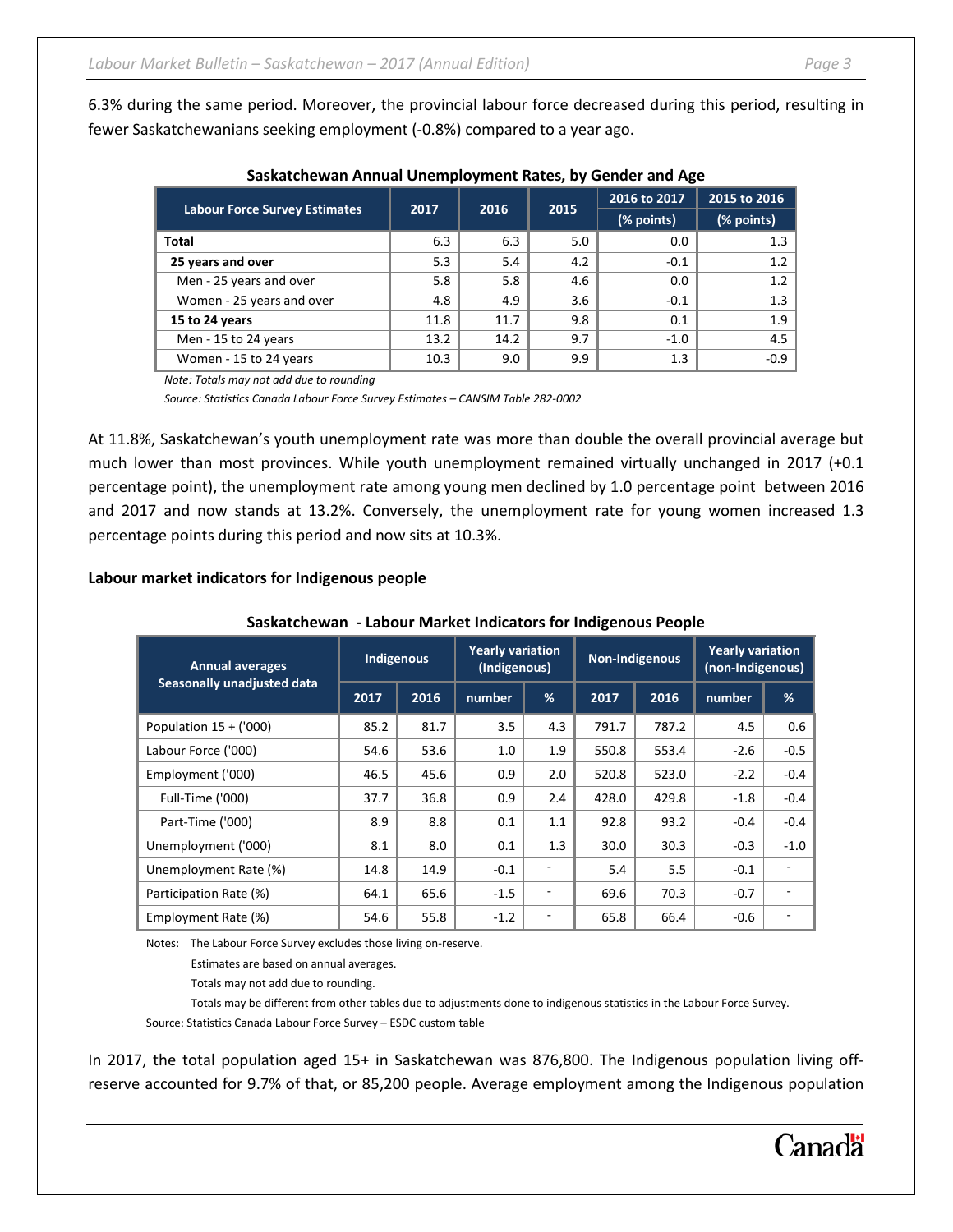in Saskatchewan in 2017 stood at 46,500, representing an increase of +900 (+2.0%) from a year earlier (2016). There were increases in both full-time employment (+900 or +2.4%) and in part-time (+100 or +1.1%) positions.

The average unemployment rate among the Indigenous population was 14.8% in 2017, decreasing slightly from the previous year (-0.1 percentage points). Among the non-Indigenous population, the unemployment rate was 5.4% (-0.1pp). In 2017, the average participation rate of Indigenous people was 64.1% (-1.5pp from 2016) while among non-Indigenous population, it was 69.6% (-0.7pp). The employment rate for Indigenous people was 54.6% (-1.2pp from 2016); for the non-Indigenous population, it decreased to 65.8% (-0.6pp).

#### **EMPLOYMENT BY INDUSTRY**

Moderate gains in the services-producing sector (+2,800) were overshadowed by heavy losses in the goodsproducing industries (-3,700) in 2017. A similar trend was observed in 2016; however, goods-producing sector shed considerably more positions (-6,700) last year than the gains which were registered in service-sector industries (+1,500).

| <b>Labour Force Survey</b>                          |       |       |       | 2016 to 2017  |         | 2015 to 2016  |         |
|-----------------------------------------------------|-------|-------|-------|---------------|---------|---------------|---------|
| <b>Employment Estimates ('000)</b>                  | 2017  | 2016  | 2015  | <b>Number</b> | %       | <b>Number</b> | %       |
| Total employment, all industries                    | 567.6 | 568.5 | 573.7 | $-0.9$        | $-0.2$  | $-5.2$        | $-0.9$  |
| Goods-producing sector                              | 146.3 | 150.0 | 156.7 | $-3.7$        | $-2.5$  | $-6.7$        | $-4.3$  |
| Agriculture                                         | 36.9  | 41.1  | 41.4  | $-4.2$        | $-10.2$ | $-0.3$        | $-0.7$  |
| Forestry, fishing, mining, quarrying, oil and gas   | 23.8  | 25.1  | 26.2  | $-1.3$        | $-5.2$  | $-1.1$        | $-4.2$  |
| <b>Utilities</b>                                    | 6.8   | 6.9   | 6.7   | $-0.1$        | $-1.4$  | 0.2           | 3.0     |
| Construction                                        | 50.7  | 51.3  | 56.2  | $-0.6$        | $-1.2$  | $-4.9$        | $-8.7$  |
| Manufacturing                                       | 28.0  | 25.7  | 26.2  | 2.3           | 8.9     | $-0.5$        | $-1.9$  |
| Services-producing sector                           | 421.3 | 418.5 | 417.0 | 2.8           | 0.7     | 1.5           | 0.4     |
| Wholesale and retail trade                          | 92.1  | 88.3  | 84.4  | 3.8           | 4.3     | 3.9           | 4.6     |
| Transportation and warehousing                      | 28.6  | 27.9  | 29.5  | 0.7           | 2.5     | $-1.6$        | $-5.4$  |
| Finance, insurance, real estate, rental and leasing | 27.4  | 28.6  | 30.7  | $-1.2$        | $-4.2$  | $-2.1$        | $-6.8$  |
| Professional, scientific and technical services     | 30.2  | 28.1  | 25.1  | 2.1           | 7.5     | 3.0           | 12.0    |
| Business, building and other support services       | 13.9  | 13.0  | 14.5  | 0.9           | 6.9     | $-1.5$        | $-10.3$ |
| <b>Educational services</b>                         | 40.9  | 40.9  | 43.5  | 0.0           | 0.0     | $-2.6$        | $-6.0$  |
| Health care and social assistance                   | 76.4  | 78.7  | 78.0  | $-2.3$        | $-2.9$  | 0.7           | 0.9     |
| Information, culture and recreation                 | 20.7  | 20.4  | 18.9  | 0.3           | 1.5     | 1.5           | 7.9     |
| Accommodation and food services                     | 36.4  | 38.1  | 38.0  | $-1.7$        | $-4.5$  | 0.1           | 0.3     |
| Other services (except public administration)       | 24.6  | 25.0  | 25.7  | $-0.4$        | $-1.6$  | $-0.7$        | $-2.7$  |
| <b>Public administration</b>                        | 30.0  | 29.4  | 28.7  | 0.6           | 2.0     | 0.7           | 2.4     |

#### **Saskatchewan Annual Labour Force Statistics**

*Note: Totals may not add due to rounding*

*Source: Statistics Canada Labour Force Survey Estimates – CANSIM Table 282-0008*

Looking at individual goods-producing industries, the number of people employed in Saskatchewan's agriculture industry declined 4,200 on the year. Producers across the province faced difficult farming conditions in 2017. Seeding was delayed in the beginning of the 2017 crop season due to excessive moisture. This was followed by extremely dry conditions in most of the province's southern areas throughout the crop season, as well as wildfires in a few areas of Saskatchewan in October. [3](#page-8-2) In addition to challenging weather conditions, the industry received some more bad news at the end of the year, when India imposed a 50%

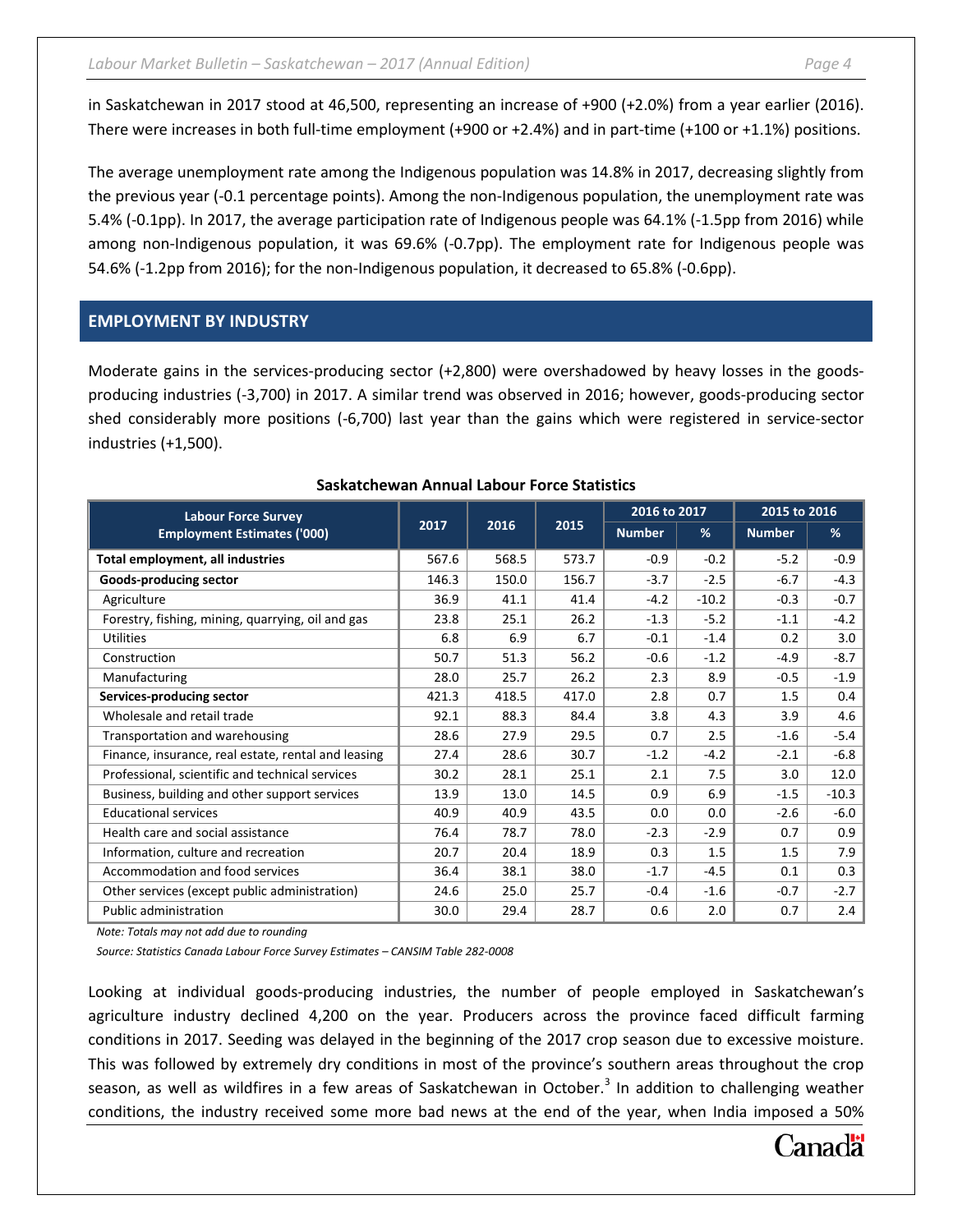#### *Labour Market Bulletin – Saskatchewan – 2017 (Annual Edition) Page 5*

import tax on peas due to an oversupplied pulse market. India's decision to impose a steep tariff on pea imports is anticipated to have a major impact on Saskatchewan farmers.<sup>[4](#page-8-3)</sup> In spite of the challenges, there is some positive news for the industry going forward. In February 2018, the Government of Saskatchewan reinstated the provincial sales tax (PST) exemption on crop, livestock and hail insurance premiums. The changes will allow farmers to save money and make larger-scale investments to improve their operations.<sup>[5](#page-8-4)</sup>

There were 26,200 people employed in Saskatchewan's manufacturing industry in 2017, up 2,300 from the previous year. Manufacturing employment has increased because of ongoing major projects in the region, and output from the industry is anticipated to grow by 0.6% in 2018 and this will be followed by a 1.9% growth in 2019.<sup>[6](#page-8-5)</sup> For example, Evraz's steelmaking plant in Regina is supplying the majority of the steel required for Enbridge's \$5.3 billion Line 3 Replacement project, which transports Western Canadian crude oil to refinery markets in the United States and Canada. The project will replace over 1,600kms of pipeline from Hardisty, Alberta through Saskatchewan to Superior, Wisconsin.<sup>[7](#page-8-6)</sup> In addition, a number of new manufacturing firms are planning to expand and establish their presence in the province. Some of the upcoming projects include, Minhas Sask Ventures' multi-million dollar distillery in Regina, BASF's expansion of its inoculant manufacturing facilities in Saskatchewan, and Verdient Foods investing in an organic pea-processing plant in Vanscoy. <sup>[8](#page-8-7)</sup>

Employment in Saskatchewan's resource extraction industry (forestry, fishing, mining, quarrying, oil and gas) decreased 1,300 on a year–over-year basis, and the industry now employ 23,800 people. Saskatchewan's uranium market remains oversupplied, and prices of the resource continue to be low. Cameco Corporation – one of the largest uranium companies in Canada – has faced challenges since the Fukushima nuclear disaster in 2011, which severely curbed demand for reactor fuel. At the beginning of February 2018, the company temporarily halted production at its McArthur River and Key Lake uranium mines in Northern Saskatchewan. The move will put 845 people out of work for 10 months.<sup>[9](#page-9-0)</sup>

In contrast to the uranium market, the province's oil industry is benefiting from new cost-effective thermal extraction technology that is anticipated to boost investment over the next few years.<sup>[10](#page-9-1)</sup> For instance, Calgarybased Husky Energy plans to spend between \$2.9 billion and \$3.1 billion in Alberta and Saskatchewan in 2018. The spending includes development of two new cost-effective thermal extraction plants in the Prince Albert and Northern Saskatchewan economic region, which will cost \$700 million.<sup>[11](#page-9-2)</sup> Similarly, conditions in the province's potash industry are improving, buoyed by increasing demand for the mineral and strengthening potash prices. PotashCorp (now known as Agrium) and K+S Potash ramped up production from their expanded Rocanville mine and Bethune mine this year, which increased output from the non-metal mining industry. <sup>[12](#page-9-3)</sup>

Turning to services-producing industries, employment in trade (wholesale and retail) has risen significantly during the past year. There are 3,800 more individuals employed in this industry than in 2016. Companies such as Save-on Foods and Loblaw are expanding their presence and plan to open additional stores in the province. For instance, Save-on Foods' newest store is slated to open in Saskatoon's Kensington neighbourhood this year and the company intends to open another five stores within the city.<sup>[13](#page-9-4)</sup> Similarly, a new Real Canadian Superstore recently opened its doors in Regina, as Loblaw expands its Saskatchewan operations.<sup>[14](#page-9-5)</sup>

The finance, insurance, real estate and leasing industry suffered a significant decline in employment in 2017 (- 2,000). A slowdown in consumer borrowing and fewer people visiting bricks and mortar banks, has affected employment levels in this industry. Three of the largest financial institutions in Canada, Canadian Imperial Bank

## Canadä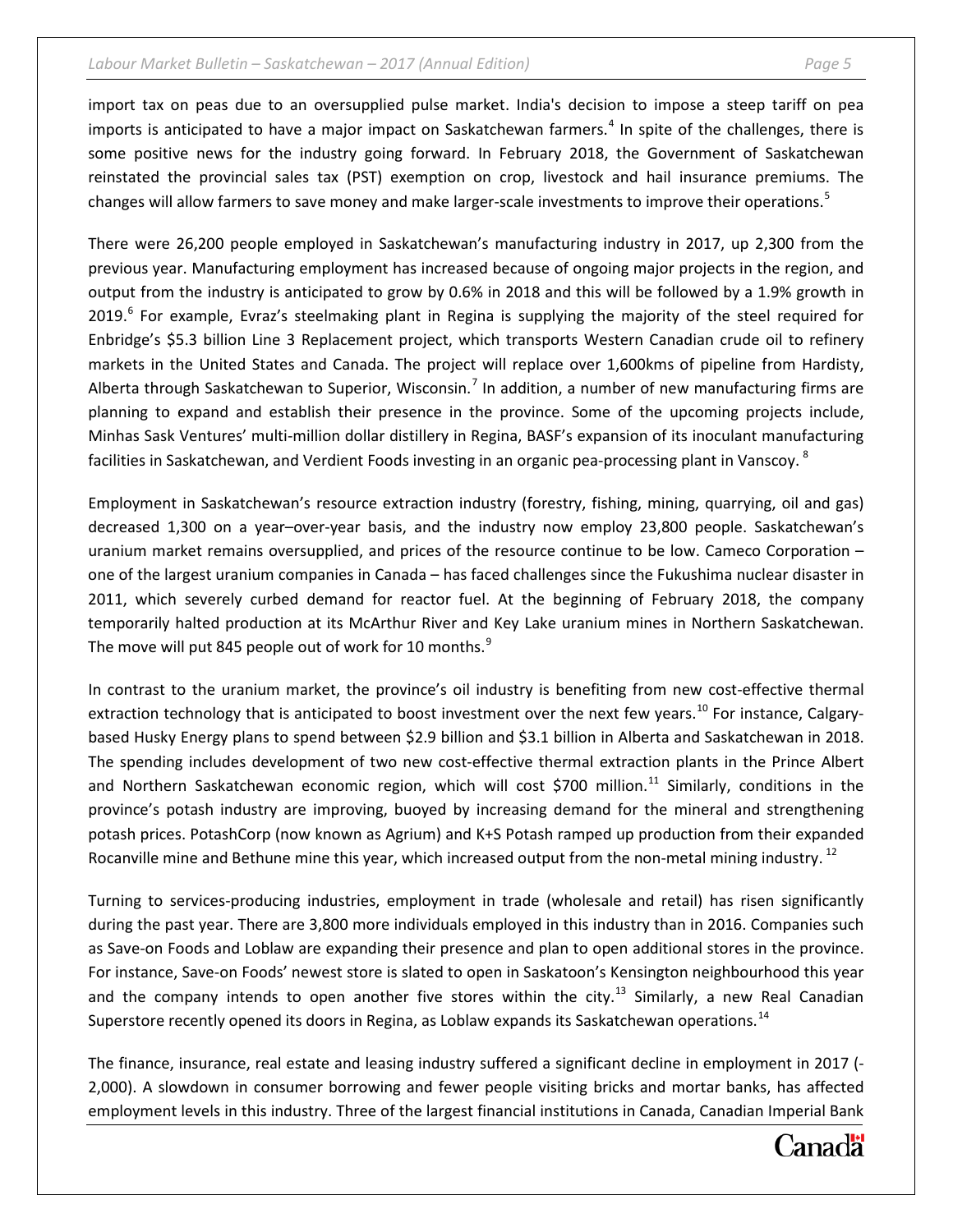of Commerce (CIBC), Royal Bank of Canada (RBC) and Toronto-Dominion (TD) Bank, plan on closing several branches in rural Saskatchewan this year. All three banks report that the closures are a result of more people choosing to bank online rather than visit a physical branch.<sup>[15](#page-9-6)</sup>

After registering a significant drop in employment in 2016, the number of people employed in transportation and warehousing edged up 700 this year. With conditions improving in the resource extraction industries, the outlook for the industry is positive. The Canadian National Railway (CNR), for example, is recruiting workers across Canada, a few years after a slowdown in demand prompted layoffs. Rail activity in Western Canada is being driven by a surge in the volume of sand being shipped for use in fracking shale rock to produce oil and gas. Increased rail demand is also due to hauling bumper crops and intermodal containers to ports. In Saskatchewan, CNR has posted nearly 100 job opportunities. Of these positions, 40 jobs are in Melville, 30 in Saskatoon, 14 in Humboldt, six in North Battleford and one in Canora. Overall, the Conference Board of Canada expects Saskatchewan's transportation and warehousing industry to grow 2.2% in 2018.<sup>[16](#page-9-7)</sup>

Reduced demand due to weak economic conditions in the province, coupled with rising food costs, is presenting challenges for businesses that are a part of the accommodation and food services industry. According to Statistics Canada's latest survey of food services and drinking places, sales at Saskatchewan's services and drinking places totalled nearly \$1.87 billion in 2017, down \$10.4 million compared to a year ago. The survey shows that Saskatchewan was the only province to see a decline in receipts in 2017. This drop in sales has coincided with an increase in provincial sales tax (PST), which took effect in April and added a six percent charge, on restaurant meals.<sup>[17](#page-10-0)</sup> Overall, employment in the industry declined 1,700 on an annual basis.

With an increasing number of firms using technology to deliver services to the public and internet-based services rising in general, there has been significant growth in Saskatchewan's tech-sector over the past two years. The number of people employed in the province's professional, scientific and technical services industry rose 2,100 in 2017. Some technology start-ups have set up shop or are expanding operations in the province including Vendasta, Noodlecake Studios Inc., Solido Design Automation Inc. and 7Shifts Inc.<sup>[18](#page-10-1)</sup> In addition, the move towards internet-based services has resulted in a growing need for data centres across the province. To cater to this rising demand for data capacity, SaskTel is planning to establish a new \$10.7 million data centre in White City.<sup>[19](#page-10-2)</sup>

Finally, there were mixed employment results among Saskatchewan's public sector industries. Healthcare and social assistance recorded a substantial decline in employment (-2,300), whereas there were more individuals employed in public administration (+600). Meanwhile, employment in educational services remained flat on the year. The Government of Saskatchewan's deficit stood at \$1.3 billion in the beginning of the 2017-18 fiscal year. The province took a number of cost reduction measures including funding cuts for school boards and post-secondary institutions, as well as amalgamation of the province's 12 health regions into the new Saskatchewan Health Authority.<sup>[20](#page-10-3)</sup> In addition, the Province ended Saskatchewan Transit Company services on May 31, 2017 which left 224 people out of work.<sup>[21](#page-10-4)</sup> The funding cuts allowed the Province to reduce its deficit to \$679 million by November 2017, \$6 million less than the estimate released in spring 2017.<sup>[22](#page-10-5)</sup>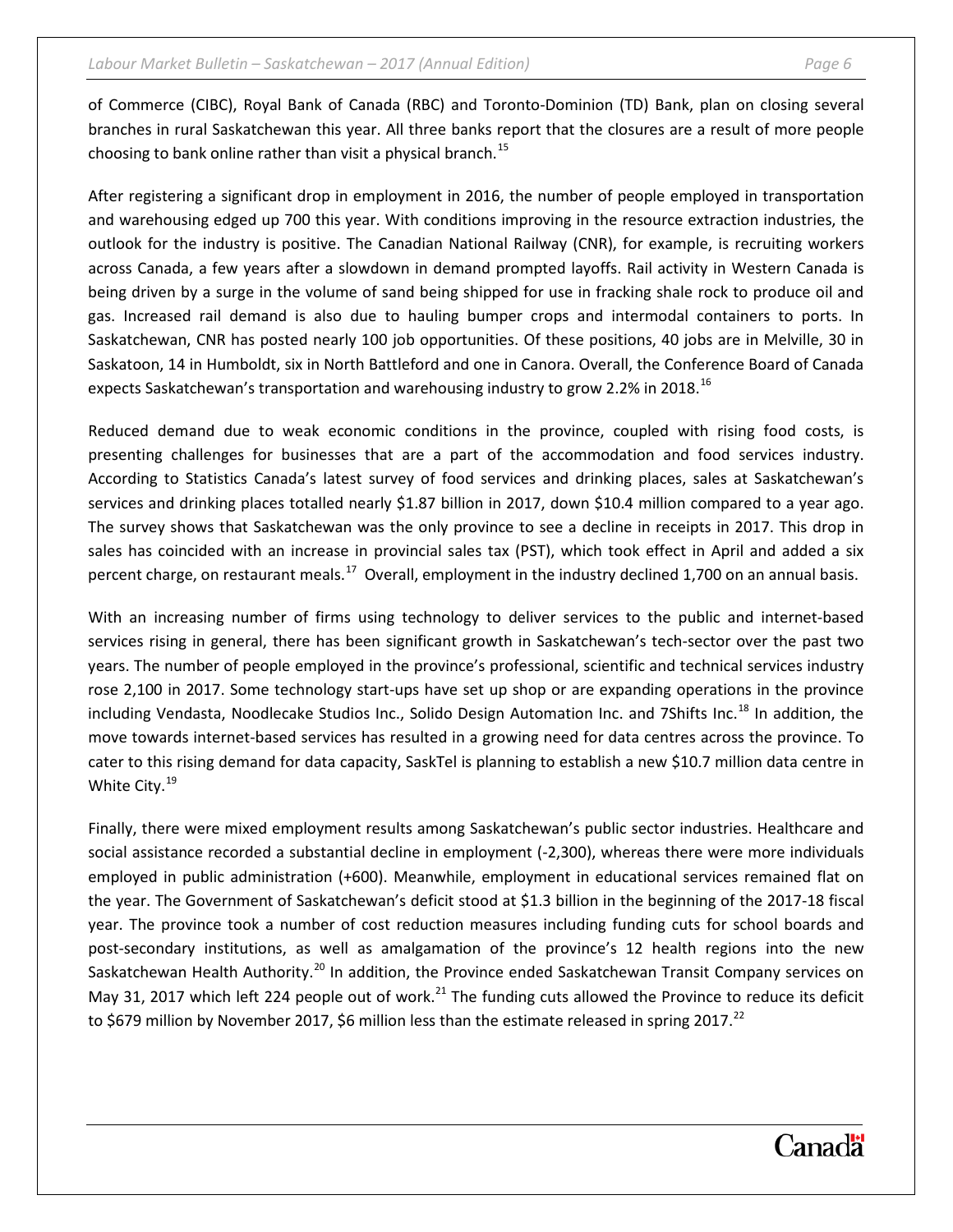#### **REGIONAL ANALYSIS**

Compared to the same period last year, employment is down in three out of five economic regions in Saskatchewan. Meanwhile, unemployment rate have also declined in three of the five economic regions during this period.

| <b>Labour Force Survey Estimates:</b> | 2017  | 2016  | 2015  | 2016 to 2017  |        | 2015 to 2016  |        |
|---------------------------------------|-------|-------|-------|---------------|--------|---------------|--------|
| Employment ('000)                     |       |       |       | <b>Number</b> | %      | <b>Number</b> | %      |
| Saskatchewan                          | 567.6 | 568.5 | 573.7 | $-0.9$        | $-0.2$ | $-5.2$        | $-0.9$ |
| <b>Economic Regions</b>               |       |       |       |               |        |               |        |
| Regina-Moose Mountain                 | 183.2 | 183.7 | 183.5 | $-0.5$        | $-0.3$ | 0.2           | 0.1    |
| Swift Current-Moose Jaw               | 51.0  | 53.1  | 53.7  | $-2.1$        | $-4.0$ | $-0.6$        | $-1.1$ |
| Saskatoon-Biggar                      | 197.5 | 195.6 | 198.2 | 1.9           | 1.0    | $-2.6$        | $-1.3$ |
| Yorkton-Melville                      | 38.6  | 37.0  | 38.0  | 1.6           | 4.3    | $-1.0$        | $-2.6$ |
| Prince Albert and Northern            | 97.2  | 99.2  | 100.3 | $-2.0$        | $-2.0$ | $-1.1$        | $-1.1$ |

#### **Saskatchewan Annual Labour Force Statistics, by Economic Region**

*Note: Totals may not add due to rounding*

*Source: Statistics Canada Labour Force Survey – CANSIM Table 282-0123*

The number of people employed in Saskatchewan's most populous region, Saskatoon-Biggar, increased 1,900 in 2017. The services-producing sector was responsible for all employment gains during this period, mainly due to an increase in the number of people employed in trade  $(+2,400)$ .<sup>[23](#page-10-6)</sup> Retail development increased in the city. For instance, Saskatoon's second Costco opened its doors at the end of 2016, while Starbucks and FatBurger opened new locations in Preston Crossing in summer 2017.<sup>[24](#page-11-0)</sup> Despite the increase in employment, Saskatoon-Biggar's unemployment rate rose one percentage point and now stands at 7.5%, due to a substantial increase in the regional labour force (+4,200).

Unlike Saskatoon-Biggar, the number of people employed in Regina-Moose Mountain declined slightly in 2017. Employment in the services-producing sector remained flat on the year, while the goods-producing sector shed 500 positions over the same period – led by the agriculture industry (-1,200). Manufacturing was a bright spot in the region's economy, adding 2,300 positions this year. Many of Regina's manufacturing companies provide equipment for the resource sector, and with conditions improving in the oil and potash markets, manufacturing activity is increasing and employment demand is expected to follow. Consequently, the Conference Board of Canada anticipates that Regina's manufacturing output will expand by 1.4% in 2018.<sup>[25](#page-11-1)</sup>

Employment in Swift Current-Moose Jaw fell 2,100 on the year due mainly to reduced employment in agriculture. Farming operations struggled in Swift Current and Moose Jaw, as hot and dry weather conditions damaged this year's crop.<sup>[26](#page-11-2)</sup> Overall, the unemployment rate in the region remained unchanged at 3.8% in 2017 compared to the previous year.

Employment in Yorkton-Melville has increased this year (+1,600). Several manufacturers are either planning to set up operations or are expanding their presence in the region. For example, Canopy Growth Corp. plans to expand its marijuana production facility and will be hiring 40 to 50 workers for operations.<sup>[27](#page-11-3)</sup> Also, Grain Millers

# **Canadä**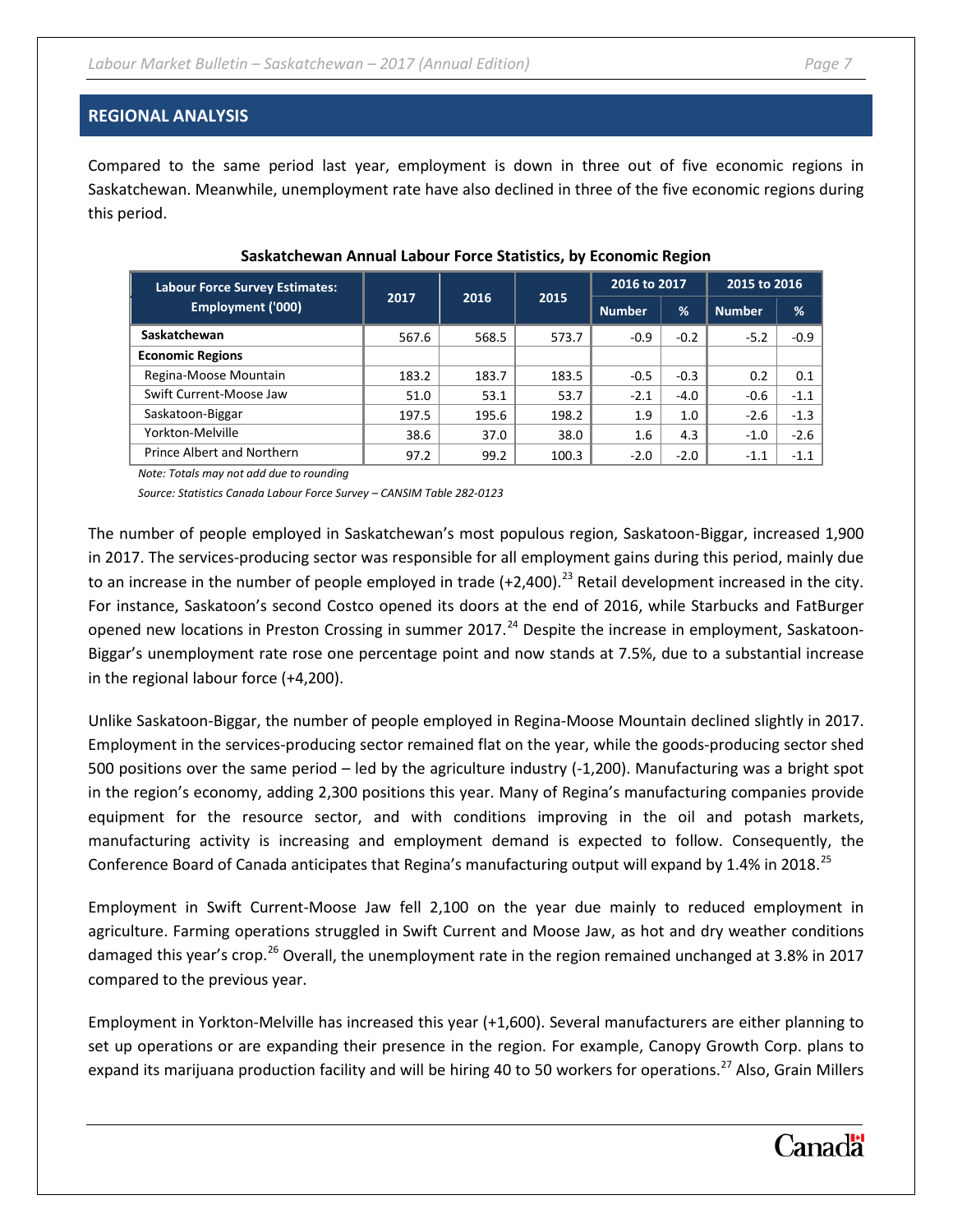is expanding its oat plant in Yorkton; the \$100 million project will create 25 permanent jobs, along with 110 positions during the construction phase.<sup>[28](#page-11-4)</sup>

Meanwhile, the number of people employed in Prince Albert and Northern region slumped further (-2,000). Weakness in the global uranium market and slow oil and gas activity continues to hamper growth in a region that is largely dependent on resource extraction activity. Due to a decline in demand for electrical power in the region, SaskPower deferred the development of its \$630 million Tazi Twé hydroelectric project.<sup>[29](#page-11-5)</sup>

There is some positive news for the Prince Albert and Northern region. SSR Mining Inc. is planning a \$90M expansion over seven years at its Seabee gold mine near La Ronge, to boost production, reduce operating costs and extend the mine's lifespan.<sup>[30](#page-11-6)</sup> In addition, Husky Energy Inc. plans to develop two steam-assisted heavy oil extraction plants in Westhazel and Edam. The proposed facilities are anticipated to create up to 600 construction jobs and 60 full-time positions once they are operational in 2021. $^{31}$  $^{31}$  $^{31}$ 



*Note: In preparing this document, the authors have taken care to provide clients with labour market information that is timely and accurate at the time of publication. Since labour market conditions are dynamic, some of the information presented here may have changed since this document was published. Users are encouraged to also refer to other sources*  for additional information on the local economy and labour market. Information contained in this document does not *necessarily reflect official policies of Employment and Social Development Canada.*

*Prepared by: Labour Market Information (LMI) Directorate, Service Canada, Saskatchewan For further information, please contact the LMI team at: [http://www.esdc.gc.ca/cgi-bin/contact/edsc](http://www.esdc.gc.ca/cgi-bin/contact/edsc-esdc/eng/contact_us.aspx?section=lmi)[esdc/eng/contact\\_us.aspx?section=lmi](http://www.esdc.gc.ca/cgi-bin/contact/edsc-esdc/eng/contact_us.aspx?section=lmi)*

*For information on the Labour Force Survey, please visit the Statistics Canada Web site at: [www.statcan.gc.ca](http://www.statcan.gc.ca/start-debut-eng.html)*

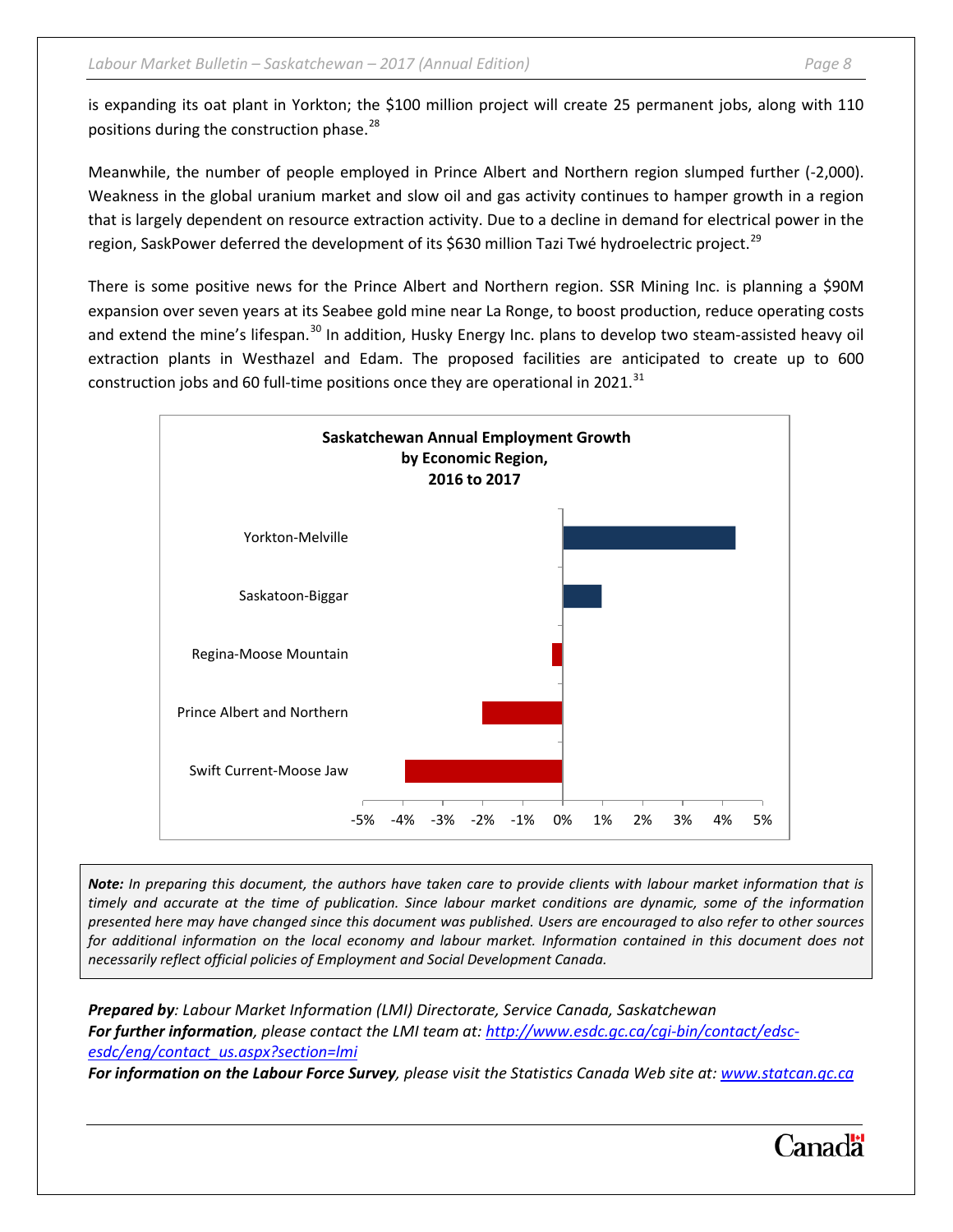#### *© Her Majesty the Queen in Right of Canada as represented by Employment and Social Development Canada, 2018, all rights reserved*

<span id="page-8-0"></span> $^1$  Statistics Canada (January 24, 2018). CANSIM Table 281-0063: Survey of Employment, Payrolls and Hours (SEPH), employment and average weekly earnings (including overtime) for all employees by North American Industry Classification System (NAICS), seasonally adjusted. Retrieved from:

[http://www5.statcan.gc.ca/cansim/a26?lang=eng&retrLang=eng&id=2810063&tabMode=dataTable&srchLan=-1&p1=-](http://www5.statcan.gc.ca/cansim/a26?lang=eng&retrLang=eng&id=2810063&tabMode=dataTable&srchLan=-1&p1=-1&p2=9) [1&p2=9](http://www5.statcan.gc.ca/cansim/a26?lang=eng&retrLang=eng&id=2810063&tabMode=dataTable&srchLan=-1&p1=-1&p2=9)

<span id="page-8-1"></span> $2$  Statistics Canada (January 25, 2018). CANSIM Table 326-0021: Consumer Price Index (CPI). Retrieved from: [http://www5.statcan.gc.ca/cansim/a26?lang=eng&retrLang=eng&id=3260021&&pattern=&stByVal=1&p1=1&p2=-](http://www5.statcan.gc.ca/cansim/a26?lang=eng&retrLang=eng&id=3260021&&pattern=&stByVal=1&p1=1&p2=-1&tabMode=dataTable&csid) [1&tabMode=dataTable&csid=](http://www5.statcan.gc.ca/cansim/a26?lang=eng&retrLang=eng&id=3260021&&pattern=&stByVal=1&p1=1&p2=-1&tabMode=dataTable&csid)

<span id="page-8-2"></span> $3$  CBC News (November 3, 2017). Farmer says Sask. wildfires could affect soil and crops for years. Retrieved from: <http://www.cbc.ca/news/canada/saskatchewan/sask-wildfires-crop-impact-1.4386547>

CBC News (October 19, 2017). Number of cattle dead after Sask. wildfires climbs to 750. Retrieved from: <http://www.cbc.ca/news/canada/saskatchewan/number-of-cattle-dead-in-fires-rises-1.4365467>

<span id="page-8-3"></span><sup>4</sup> The Western Producer (November 8, 2017). Spring wheat edges higher Wednesday, canola steady. Retrieved from: <https://www.producer.com/daily/spring-wheat-edges-higher-wednesday-canola-steady/>

Financial Post (November 8, 2017). India imposes surprise 50% tariff on pea imports to further sour trade. Retrieved from: [http://business.financialpost.com/pmn/commodities-business-pmn/agriculture-commodities-business-pmn/india](http://business.financialpost.com/pmn/commodities-business-pmn/agriculture-commodities-business-pmn/india-imposes-surprise-50-tariff-on-pea-imports-to-further-sour-trade)[imposes-surprise-50-tariff-on-pea-imports-to-further-sour-trade](http://business.financialpost.com/pmn/commodities-business-pmn/agriculture-commodities-business-pmn/india-imposes-surprise-50-tariff-on-pea-imports-to-further-sour-trade)

The Business Insider (November 23, 2017). Canada's peas acreage set to fall as top buyer India imposes tariff. Retrieved from:<http://www.businessinsider.com/r-canadas-peas-acreage-set-to-fall-as-top-buyer-india-imposes-tariff-2017-11>

Trade Data Online (December 1, 2017). Canadian total exports. Retrieved from: [https://www.ic.gc.ca/app/scr/tdst/tdo/crtr.html?timePeriod=5%7CComplete+Years&reportType=TE&hSelectedCodes=%7](https://www.ic.gc.ca/app/scr/tdst/tdo/crtr.html?timePeriod=5%7CComplete+Years&reportType=TE&hSelectedCodes=%7C71310&searchType=KS_CS&productType=HS6¤cy=PC&countryList=DET&runReport=true&grouped=INDIVIDUAL&toFromCountry=CDN&naArea=P47) [C71310&searchType=KS\\_CS&productType=HS6&currency=PC&countryList=DET&runReport=true&grouped=INDIVIDUAL&](https://www.ic.gc.ca/app/scr/tdst/tdo/crtr.html?timePeriod=5%7CComplete+Years&reportType=TE&hSelectedCodes=%7C71310&searchType=KS_CS&productType=HS6¤cy=PC&countryList=DET&runReport=true&grouped=INDIVIDUAL&toFromCountry=CDN&naArea=P47) [toFromCountry=CDN&naArea=P47](https://www.ic.gc.ca/app/scr/tdst/tdo/crtr.html?timePeriod=5%7CComplete+Years&reportType=TE&hSelectedCodes=%7C71310&searchType=KS_CS&productType=HS6¤cy=PC&countryList=DET&runReport=true&grouped=INDIVIDUAL&toFromCountry=CDN&naArea=P47)

<span id="page-8-4"></span><sup>5</sup> 650 CKOM (February 26, 2018). Sask. producers pleased with PST pullback on agriculture. Retrieved from: <http://www.ckom.com/syn/648/252117/sask-producers-pleased-with-pst-pullback-on-agriculture/>

<span id="page-8-5"></span><sup>6</sup> The Conference Board of Canada (January 2, 2018). Provincial Outlook Economic Forecast: Saskatchewan—Autumn 2017. Retrieved from:<http://www.conferenceboard.ca/e-Library/abstract.aspx?did=9374>

<span id="page-8-6"></span> $<sup>7</sup>$  Saskatoon StarPhoenix (August 3, 2017). Enbridge pipeline replacement has begun construction in Sask. Retrieved from:</sup> <http://thestarphoenix.com/news/local-news/enbridge-to-spend-5-3-billion-on-pipeline-replacement-program>

<span id="page-8-7"></span><sup>8</sup> Regina Leader-Post (December 11, 2017). Minhas family to open new 'world-class' distillery in Regina. Retrieved from: <http://leaderpost.com/business/local-business/minhas-family-to-open-new-world-class-distillery-in-regina>

The Western Producer (September 14, 2017). BASF expands facility in Saskatoon. Retrieved from: <http://www.producer.com/2017/09/basf-expands-facility-in-saskatoon/>

Canadian Manufacturing (September 19, 2017). Hollywood director James Cameron invests in Sask. pea farm. Retrieved from: [https://www.canadianmanufacturing.com/financing/hollywood-director-james-cameron-invests-sask-pea-farm-](https://www.canadianmanufacturing.com/financing/hollywood-director-james-cameron-invests-sask-pea-farm-201570/)[201570/](https://www.canadianmanufacturing.com/financing/hollywood-director-james-cameron-invests-sask-pea-farm-201570/)

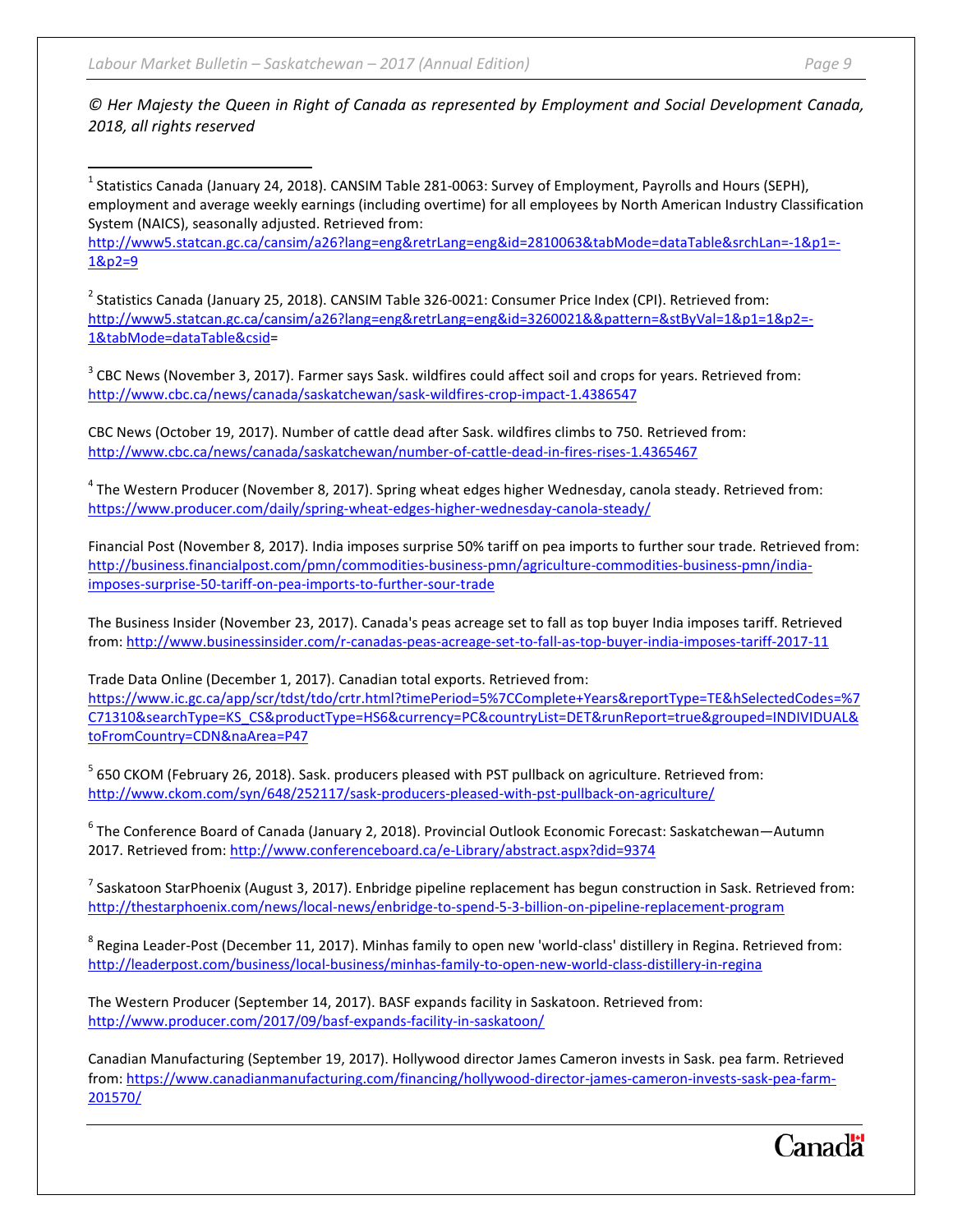l

<span id="page-9-0"></span><sup>9</sup> Prince Albert Daily Herald (November 10, 2017). Cameco halts north Sask. work. Retrieved from: <https://paherald.sk.ca/2017/11/10/cameco-halts-north-sask-work/>

CBC News (November 8, 2017). 845 jobs on hold as Cameco temporarily shuts 2 Sask. uranium sites. Retrieved from: <http://www.cbc.ca/news/canada/saskatchewan/845-jobs-cameco-sask-stites-1.4394083>

Global News (November 8, 2017). Cameco shuts down production for 10 months at 2 Sask. sites, 845 jobs affected. Retrieved from: [https://globalnews.ca/news/3851612/cameco-shuts-down-production-saskatchewan-jobs-key-lake](https://globalnews.ca/news/3851612/cameco-shuts-down-production-saskatchewan-jobs-key-lake-mcarthur-river/)[mcarthur-river/](https://globalnews.ca/news/3851612/cameco-shuts-down-production-saskatchewan-jobs-key-lake-mcarthur-river/)

<span id="page-9-1"></span><sup>10</sup> The Conference Board of Canada (September 13, 2017). Provincial Outlook Economic Forecast: Saskatchewan—Summer 2017. Retrieved from:<http://www.conferenceboard.ca/e-library/abstract.aspx?did=9149>

<span id="page-9-2"></span><sup>11</sup> Nasdaq GlobalNewswire (December 4, 2017). Husky Energy Announces 2018 Budget and Production Guidance. Retrieved from: [https://globenewswire.com/news-release/2017/12/04/1219879/0/en/Husky-Energy-Announces-2018-](https://globenewswire.com/news-release/2017/12/04/1219879/0/en/Husky-Energy-Announces-2018-Budget-and-Production-Guidance.html) [Budget-and-Production-Guidance.html](https://globenewswire.com/news-release/2017/12/04/1219879/0/en/Husky-Energy-Announces-2018-Budget-and-Production-Guidance.html)

Saskatoon StarPhoenix (December 5, 2017). Husky Energy approves two new \$350-million heavy oil facilities. Retrieved from:<http://thestarphoenix.com/news/local-news/husky-energy-approves-two-new-350-million-heavy-oil-facilities>

<span id="page-9-3"></span><sup>12</sup> The Conference Board of Canada (May 29, 2017). Provincial Outlook Executive Summary: Summer 2017. Retrieved from: <http://www.conferenceboard.ca/e-library/abstract.aspx?did=9053>

<span id="page-9-4"></span> $13$  Saskatoon StarPhoenix (July 26, 2016). Save-On-Foods plans three Saskatoon stores, eyes additional opportunities. Retrieved from: [http://thestarphoenix.com/business/local-business/save-on-foods-plans-three-saskatoon-stores-eyes](http://thestarphoenix.com/business/local-business/save-on-foods-plans-three-saskatoon-stores-eyes-additional-opportunities)[additional-opportunities](http://thestarphoenix.com/business/local-business/save-on-foods-plans-three-saskatoon-stores-eyes-additional-opportunities)

Real Estate News Exchange (February 16, 2017). Dream's numerous Saskatchewan projects becoming a reality. Retrieved from:<https://renx.ca/dreams-numerous-saskatchewan-projects-becoming-a-reality/>

<span id="page-9-5"></span><sup>14</sup> Global News (April 28, 2017). Real Canadian Superstore opening a testament to growth in Regina: Mayor Fougere. Retrieved from:

<http://globalnews.ca/news/3413466/real-canadian-superstore-opening-a-testament-to-growth-in-regina-mayor-fougere/>

<span id="page-9-6"></span> $15$  Regina Leader-Post (February 14, 2017). Rural banks closures irk residents. Retrieved from: <http://leaderpost.com/business/money/rural-banks-closures-irk-residents>

Saskatoon StarPhoenix (April 4, 2017). Customers 'mad as hell' over TD branch closure in Allan. Retrieved from: <http://thestarphoenix.com/business/local-business/customers-mad-as-hell-over-td-branch-closure-in-allan>

<span id="page-9-7"></span><sup>16</sup> CBC News (November 19, 2017). CN Rail to hire dozens of workers in Saskatchewan. Retrieved from: <http://www.cbc.ca/news/canada/saskatchewan/cn-rail-hiring-saskatchewan-1.4409104>

CBC News (October 25, 2017). CN Rail on hiring spree after being surprised by laid-off workers passing on jobs. Retrieved from:<http://www.cbc.ca/news/business/canadian-national-railway-hiring-earnings-1.4371257>

Global News (November 17, 2017). CN Rail hiring spree to continue into 2018 amid upsurge in shipments. Retrieved from: <https://globalnews.ca/news/3867682/cn-rail-hiring-spree/>

Conference Board of Canada (January 2, 2017). Provincial Outlook Economic Forecast: Saskatchewan—Autumn 2017. Retrieved from:<http://www.conferenceboard.ca/e-Library/abstract.aspx?did=9374>

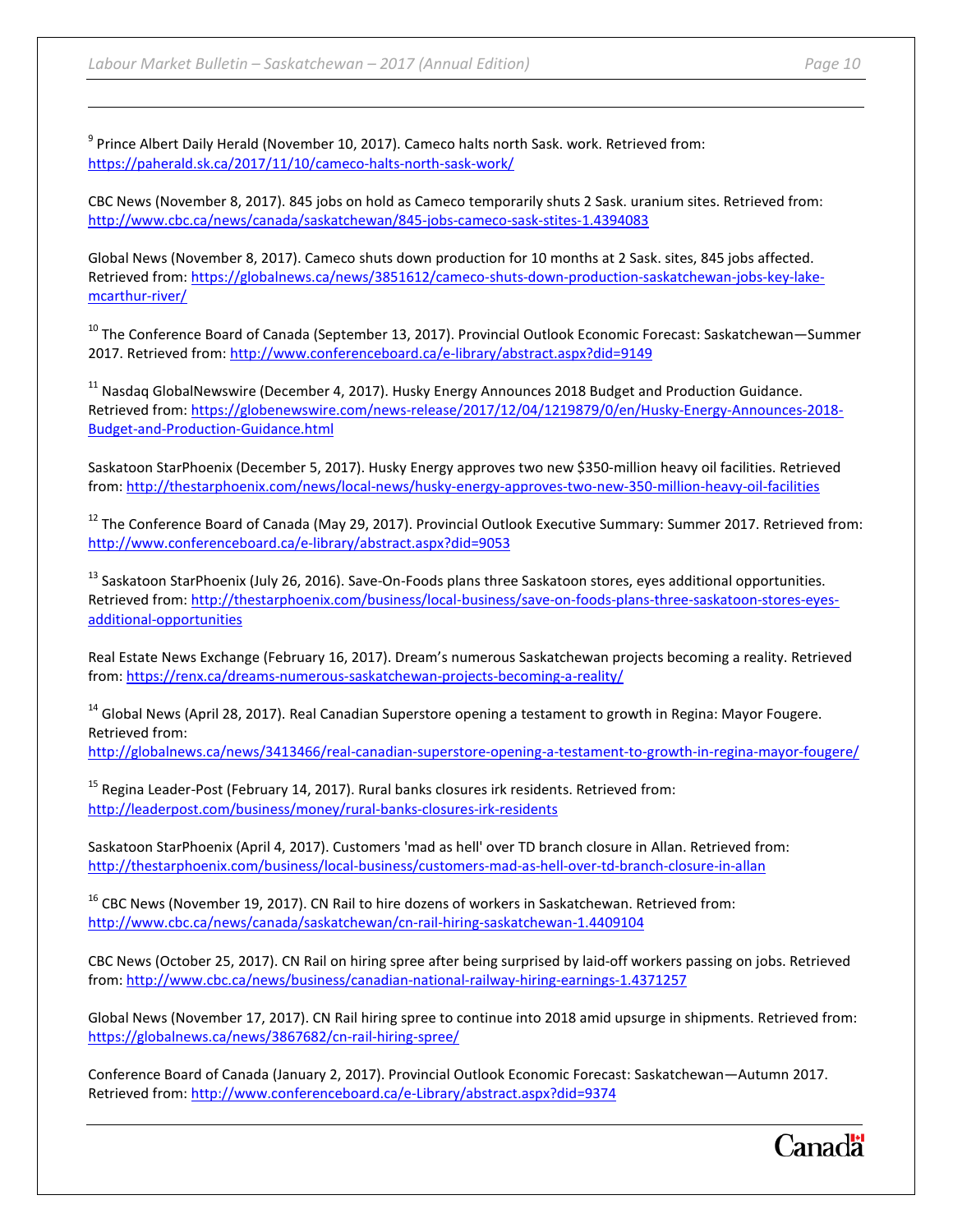<span id="page-10-0"></span> $17$  Statistics Canada (February 20, 2018). Monthly survey of food services and drinking places, by North American Industry Classification System (NAICS). Retrieved from:

[http://www5.statcan.gc.ca/cansim/a26?lang=eng&retrLang=eng&id=3550006&&pattern=&stByVal=1&p1=1&p2=31&tab](http://www5.statcan.gc.ca/cansim/a26?lang=eng&retrLang=eng&id=3550006&&pattern=&stByVal=1&p1=1&p2=31&tabMode=dataTable&csid) [Mode=dataTable&csid=](http://www5.statcan.gc.ca/cansim/a26?lang=eng&retrLang=eng&id=3550006&&pattern=&stByVal=1&p1=1&p2=31&tabMode=dataTable&csid)

CBC News (September 29, 2017). Sask. restaurants and bars suffering from PST, says industry. Retrieved from: <http://www.cbc.ca/news/canada/saskatchewan/saskatchewan-restaurants-bars-provincial-sales-tax-1.4311599>

Moose Jaw Times Herald (September 29, 2017). Restaurants feeling the pinch.

<span id="page-10-1"></span><sup>18</sup> Saskatoon StarPhoenix (November 26, 2016). Developers in short supply as city's tech sector boom continues. Retrieved from[:http://thestarphoenix.com/business/local-business/developers-in-short-supply-as-citys-tech-sector-boom-continues](http://thestarphoenix.com/business/local-business/developers-in-short-supply-as-citys-tech-sector-boom-continues)

Saskatoon StarPhoenix (February 17, 2017). Vendasta plans for 300 employees, \$30 million in revenue by year's end. Retrieved from[:http://thestarphoenix.com/business/local-business/vendasta-plans-for-300-employees-30-million-in](http://thestarphoenix.com/business/local-business/vendasta-plans-for-300-employees-30-million-in-revenue-by-years-end)[revenue-by-years-end](http://thestarphoenix.com/business/local-business/vendasta-plans-for-300-employees-30-million-in-revenue-by-years-end)

<span id="page-10-2"></span> $19$  Yorkton this week (January 12, 2017). Sasktel expands rural wi-fi access. Retrieved from: <http://www.yorktonthisweek.com/news/local-news/sasktel-expands-rural-wi-fi-access-1.7014608>

Regina Leader-Post (February 6, 2017). SaskTel expanding its data capacity with White City facility. Retrieved from: <http://leaderpost.com/news/local-news/sasktel-expanding-its-data-capacity>

<span id="page-10-3"></span><sup>20</sup> Saskatoon StarPhoenix (May 8, 2017). New Saskatchewan Health Authority to be based in Saskatoon but uncertainty remains. Retrieved from[: http://thestarphoenix.com/news/local-news/amalgamated-sask-health-authority-to-be-based](http://thestarphoenix.com/news/local-news/amalgamated-sask-health-authority-to-be-based-in-saskatoon)[in-saskatoon](http://thestarphoenix.com/news/local-news/amalgamated-sask-health-authority-to-be-based-in-saskatoon)

<span id="page-10-4"></span><sup>21</sup> Saskatoon StarPhoenix (March 22, 2017). Saskatchewan 2017-18 budget: By the numbers. Retrieved from: <http://thestarphoenix.com/news/local-news/saskatchewan-2017-18-budget-by-the-numbers>

Saskatoon StarPhoenix (March 22, 2017). Saskatchewan budget: PST expanded and goes up to 6%, STC being shut down. Retrieved from: [http://thestarphoenix.com/news/local-news/saskatchewan-budget-pst-expanded-and-goes-up-to-6-stc](http://thestarphoenix.com/news/local-news/saskatchewan-budget-pst-expanded-and-goes-up-to-6-stc-being-shut-down)[being-shut-down](http://thestarphoenix.com/news/local-news/saskatchewan-budget-pst-expanded-and-goes-up-to-6-stc-being-shut-down)

The Government of Saskatchewan (March 22, 2017). 2017-18 BUDGET (Financial Highlights of 2017-18 BUDGET). Retrieved from:<http://finance.gov.sk.ca/budget17-18/2017-18GreenSheet.pdf>

The Government of Saskatchewan (March 23, 2017). Saskatchewan Provincial Budget 2017-18. Retrieved from: <http://www.finance.gov.sk.ca/budget17-18/2017-18Budget.pdf>

<span id="page-10-5"></span><sup>22</sup> Government of Saskatchewan (November 29, 2017). 2017-18 Budget Remains On Track at Mid-Year. Retrieved from: <http://www.saskatchewan.ca/government/news-and-media/2017/november/29/mid-year-report>

Financial Post (November 29, 2017). Saskatchewan deficit down slightly in mid-year update, but contingency fund gone. Retrieved from: [http://business.financialpost.com/pmn/business-pmn/saskatchewan-deficit-down-slightly-in-mid-year](http://business.financialpost.com/pmn/business-pmn/saskatchewan-deficit-down-slightly-in-mid-year-update-but-contingency-fund-gone)[update-but-contingency-fund-gone](http://business.financialpost.com/pmn/business-pmn/saskatchewan-deficit-down-slightly-in-mid-year-update-but-contingency-fund-gone)

Regina Leader-Post (November 29, 2017). Province out of contingency money, 'on track' to balance finances. Retrieved from:<http://leaderpost.com/news/politics/province-out-of-contingency-money-on-track-to-balance-finances>

<span id="page-10-6"></span><sup>23</sup> Statistics Canada (January 4, 2018). Table 282-0008: Labour Force Survey estimates (LFS), by North American Industry Classification System (NAICS), sex and age group. Retrieved from: <http://www5.statcan.gc.ca/cansim/a26?lang=eng&id=2820008>